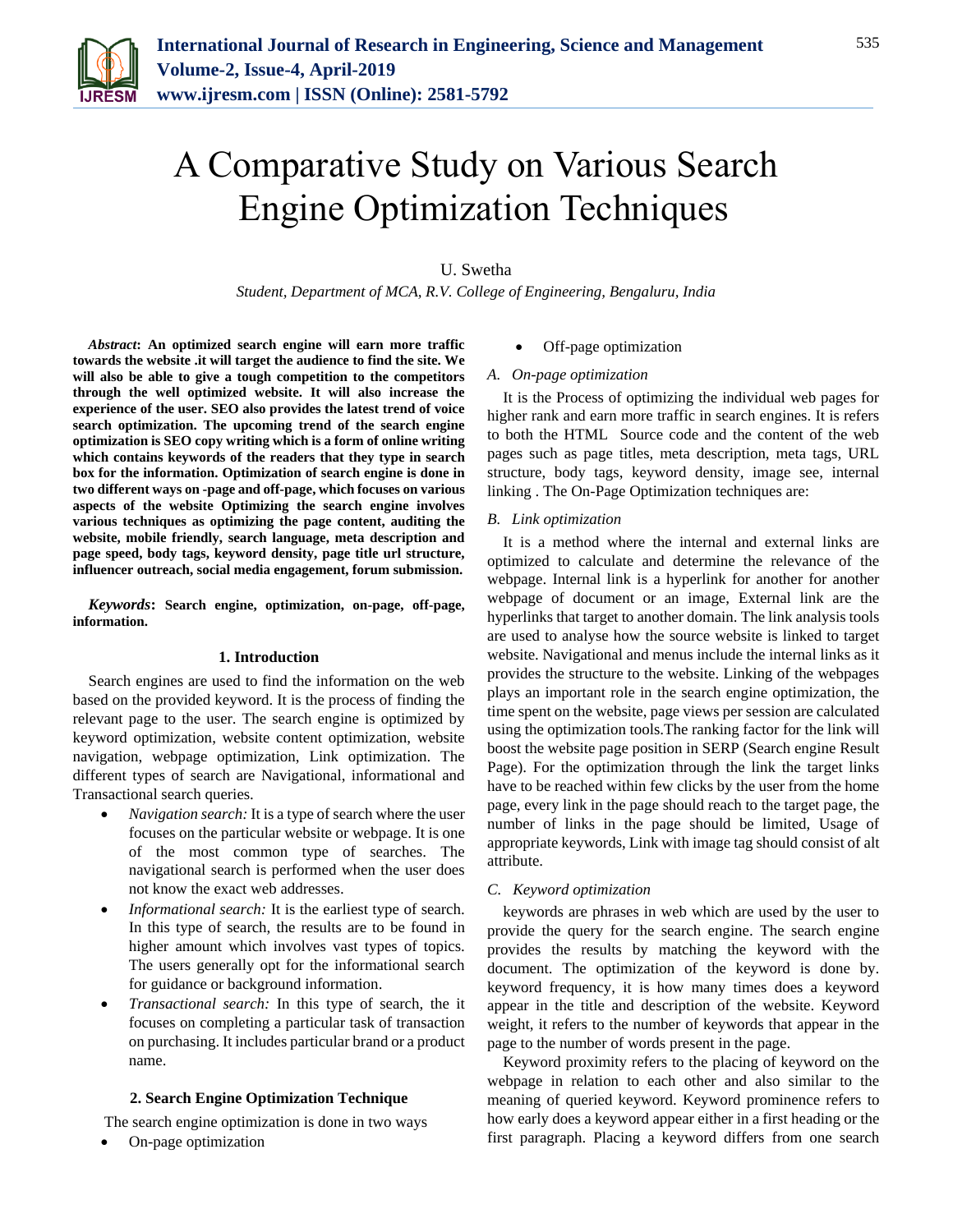

engine to the other in some search engine the keyword placed in the title tag or the heading is considered more relevant in the other the keyword placed with the link in a webpage is considered more relevant.

## *D. Content optimization*

The search engine contains rich and high-quality Content. The contents of the website are updated on a daily basis. Higher the quality of the content, the higher the ranking and traffic is gained by the webpage. The process of SEO content copywriting can be performed by including the keywords and information phrases which conclude with an actual content for search engine.

The optimization of content is done by focusing the targeted visitors, Headings and titles should be distinctive and striking to the visitors to go ahead and read, Language used should be very simple and not complex to confuse the visitors and dividing the contents by paragraph will make visitors easily readable.

# *E. Off-page optimization*

It is the technique which is used to improve the position of a website in search engine result page, which are used to help create the high-quality backlinks. The off-page optimization Techniques are.

## *F. Abbreviations and Acronyms*

# Link Building

it is the process of obtaining the links from external websites to increase the search engine ranking. The amount of backlinks that is, every time the crawler crawls the same website for the search result the popular the website and better optimized. The strategies of link building are Outreach, blogging, broken link building, unlinked mention, link reclamation, paid promotion for "linkable assets", drive the traffic with targeted blog commenting.

### *G. Social bookmarking*

It is another way of promoting the website by submitting the latest blogs and pages to the popular bookmarking sites. The search Engine is mostly focused on these types of websites as they are frequently updated. It builds the reference point for the website and makes them available to the visitors which in turn gets the higher traffic. Social bookmarking strategy is to use a bookmarking websites, sharing the knowledge the blogs, posts and forums

### *H. Directory submission*

The directories are the websites that hold the information. There are two different types of directories namely instant directories and authority websites. In instant directories the submission of the information is instant and no need for the approval. But, authority directories have to be taken the approval by moderator. The benefits are increase in backlinks, uses anchor tags and hyperlinks for link reputation and

popularity, indexing in search engine.

## *I. Benefits of SEO*

- Definitive increase in traffic
- Increases brand awareness and equity
- Payment less ads
- Increase in clicks than PPC(pay-per-click)
- Results in higher conversion rate
- Increase in website speed
- Keeping up with the competitors

### *J. Drawbacks of SEO*

- Time consumption is more
- Variation in search engine algorithms
- High Competition with growing market trends every minute.

### **3. On-page optimization tools**

## *A. SEO crawler*

It is the leading on-page tool in the industry which is used for the purpose of optimizing the chosen keywords. It is an automation process that will analyse the page in a single click, shows the page speed, duplicate tags and contents, keyword optimization and broken links. It reduces the hours of manual work. The Ranker tracker in the tool provides you with the tracking of optimized results.

# *B. Copy space*

The contents of the website are done by the writer or the content creation company. Copy space allows you to check the contents of the website are truly unique and is not from other sources. It provides the online copyright protection. The tool is used in various online publications, blogs and marketing materials.

### *C. Google's page speed insight*

It allows the user to analyze the page and targets the key main areas which requires an improvement so that the page is loaded faster and is ranked higher. It grades the website on the scale of 1 to 100 and provides a report in suggestion for the optimization.

### *D. Off-page Optimization Tools*

### *1) Ahrefs*

It is one of the useful tool for identifying the link opportunities. It provides the report of all the sites and individual pages that link to that domain. The various features of Ahrefs are, it provides qualitative inputs for the organic search, Extensive backlink analysis report, keyword analysis, content explorer, URL ratings, Link intersect.

### *E. Evernote*

It is an incredible service that will help in improving the digital marketing. Its main uses are in blogging for Round up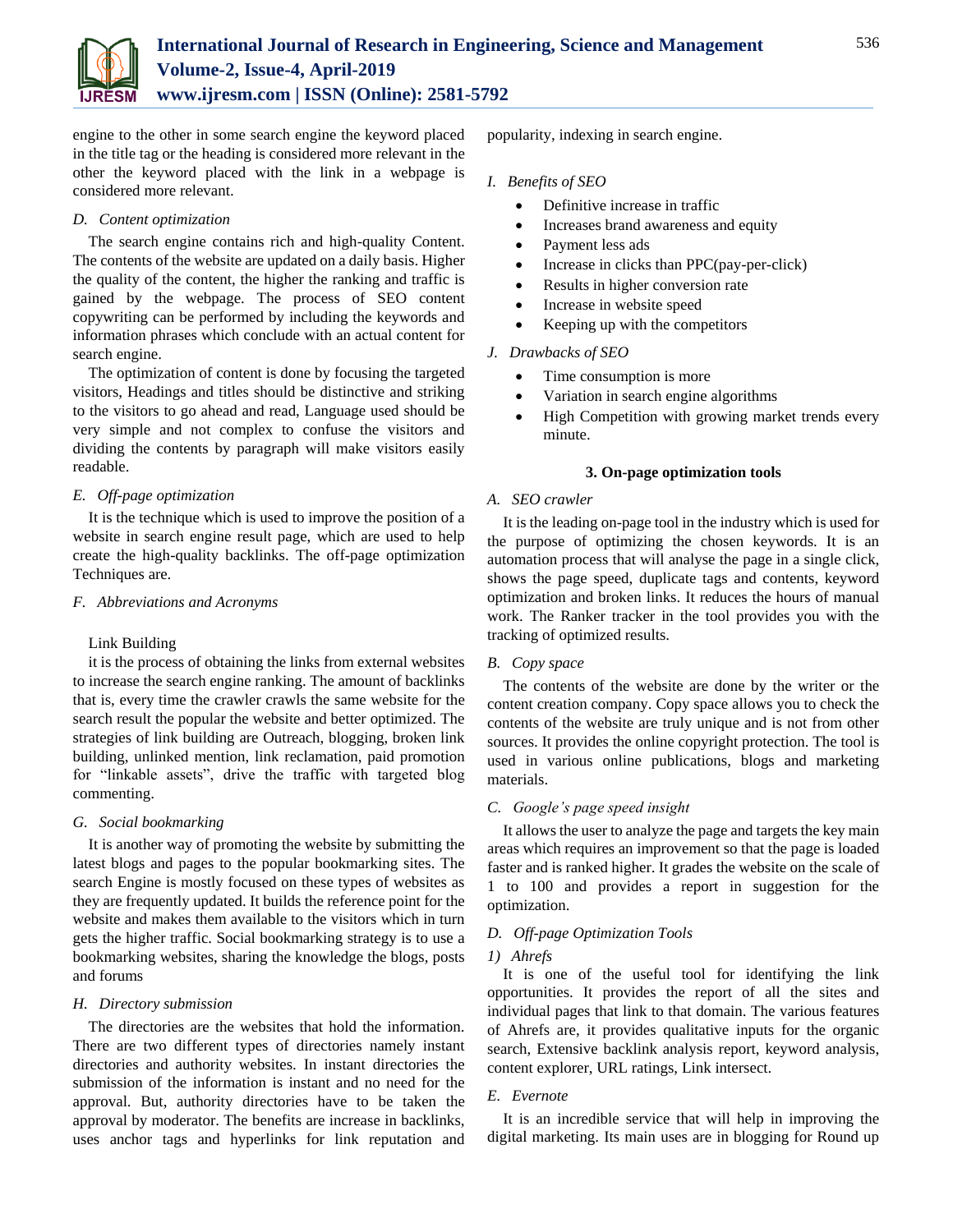

articles, Affiliate marketing, Copywriting, promotion of blog posts on social media, getting traffic to the site, Blogger Outreach, creating blog graphics, Email marketing, Guest blogging, Getting traffic from quora.

# *F. Storify*

It is a social network service tools that creates stories and timelines in social media such as Facebook, Twitter and Instagram. Media organizations use storify for the coverage of ongoing news stories such as meetings and events. It allows importing content from various media form into a timeline.

# *G. Working demo of SEO Crawler*

- *Input:* List of links for crawling
- *Output:* Crawled page links is displayed on the console.

function pageVisit(url,callback,pageVisited, crawledPages){

```
pageVisited[url]=true;
```
console.log("visited Page"+url);

```
var start=new Date();
```
request({url; url,followdirect,:false},function(error

```
response , body) {
```

```
if(error){
```
callback();

```
return;
```

```
}
```
var responseTime = new Date() - start;

```
var thispage = new Page(url, response,body,responseTime);
```
console.log("status code :"+response.statusCode);

```
if((response.statusCode == 404)){
```
if(thisPage.locationUrl.indexOf(hostName)!=-1){

pagesToVisit.push(thispage.locationurl);

```
}
```

```
}
```

```
if(thisPage.contentAllowed(['html','text'])){
```

```
thisPage.pushDataTo(crawledPages);
```

```
numPagesVisited++;
```
}

}

The above code snippet is used for crawling the websites links based on the hostname and if the link is not found in the index it gives the appropriate error.

- *H. Working demo of google page speed insights*
	- *Input:* website HTML pages.

```
 Output: Optimized website with fast load time
def\_init_(self, api\_key == None)self.api key =api key;
  self.endpoint
'https://www.googleapis.com/pagespeedonline/v2/runPageSpe
ed'
def analyse(self ,url , filter third party resources=
False,screenshot = False,strategy=False):
  strategy = strategy, lower()if strategy not in mobile ('mobile','Desktop'):
    raise valueError('invalid strategy: {0}'.format(strategy))
  raw = request.get(self.endpoint,params=params)
  if strategy == 'Mobile':
    response = MobilePageSpeed(raw)
  else:
    response = DesktopPageSpeed(raw)
  return response
The above code snippet will increase the load time of the web 
application in both in desktop and mobile.
I. Working demo of Ahrefs Ranker
         Input: website Url ,Keywords in websites
     Output: Score of Url and keywords
\langle?php
  use ahrefs\AhrefsApiPhp\AhrefsApi;
  $Ahrefs= new AhrefsAPI('[YOURTOKEN]', debug = true)
  $Ahrefs-
>select('date','type','refdomain','domain_ratings')-
  >order by('domain ratings:desc', 'refdomain' )-
>where_gt('date','2018-09-11')
  $result = $Ahrefs->get_refdomains_new_lost();
  echo $result
```
\$result= \$Ahrefs->set\_limit(10)->get\_ahrefs\_rank(); echo \$result

```
$Ahrefs-
```
>select('date','type','refdomain','domain\_ratings')- >order\_by('domain\_ratings:desc' 'refdomain')->where\_get('date','2018-09-11') \$Ahrefs->prepare\_refdomain\_new\_lost(); \$Ahrefs->set\_limit(5)->prepare\_ahrefs\_rank(); \$result=\$Ahrefs->run();

```
print_r($result)
```
?>

The code snippet gives the score of keywords in the page and the rank of the website url in the search engine index.

- *J. Working demo of Storify*
	- *Input:* website url
	- *Output:* blogs post in the social media function getDomain(urlstr){